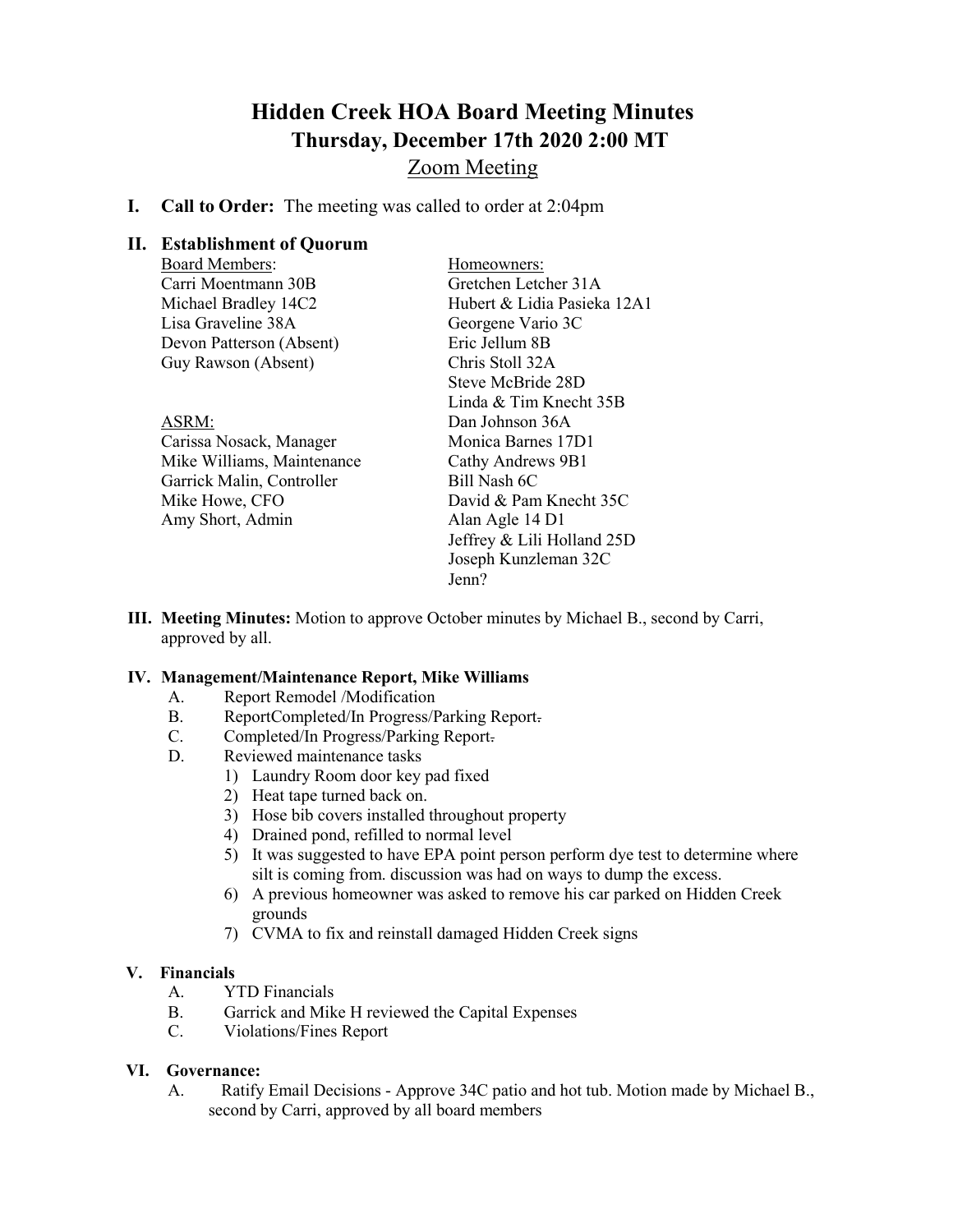- B. Board Positions Carri, President Michael B., VP Devon, Treasurer Lisa, Secretary Guy, member at large
	- C. Committees
		- 1) Arc (exists)
		- 2) Finance (priority at this time)
		- 3) Maintenance
		- 4) Community Vision (landscape/grounds)
		- 5) Please email Carissa or Amy if you are interested in participating in a specific committee
		- 6) Each Board member will spearhead a committee
		- 7) Please join the unofficial community directory as well set up by Steve McBride. Homeowners will need to "opt in" by contacting Steve or Amy
	- D. ARC/Remodel:
		- 1) Moratorium for remodeling applications for 60 days motioned for approval by Carri, second by Michael B. Approved by all members. Send an email to homeowners explaining the moratorium.
		- 2) No new major renovation while Board works to clean up documentation, correct forms. Next proposed ARC meeting scheduled for March.
		- 3) Motion to approve 12A1 by Carri, second by Michael B. All approved
		- 4) New homeowner in 9A1 submitted a full application after work was started. Security deposit collected. Addressed all historical issues for the building and are addressing them. Motion to approve updated renovation by Michael B. Second by Lisa, subject to properly venting bathroom fan outside of building along with installing outside vent cage, approved by all.
		- 5) Moving forward Board plans to apply significant fines or penalties to homeowners if remodel/modification work begins before HOA approval/County permit(s).
		- 6) J2 Proposal for building 17
			- i. Update siding and roof at the same time is most cost efficient.
			- ii. Phase 1 \$19,500 includes re-roofing, ventilation and insulation; draft scope of work for building/cladding repair/replacement
			- iii. Phase 2 \$2,000 includes gathering bids for design/plans, J2 meets with contractors, comparing apples to apples bids
			- iv. Phase 3 \$10,000 includes contract administration/project management, 3 to 4 inspections and post report.
			- v. After initial process, this will streamline the rest of the buildings. This is the first exploration of the work needed to help streamline future building work. Provides a foundation to better understand cost structure and what needs to be done across the community. Motion by Michael B., Second by Carri. Approve J2 proposal for building 17.
			- vi. \$2,250 to have Clearcut finish its investigation analysis for Building 17 Motion by Mike, Second by Carri. Approved
			- vii. Further investigations for building 12
			- viii. Association is working with J2 to provide consultation to homeowners prior to unit remodel. Homeowners will pay for consulting fee, which has yet to defined.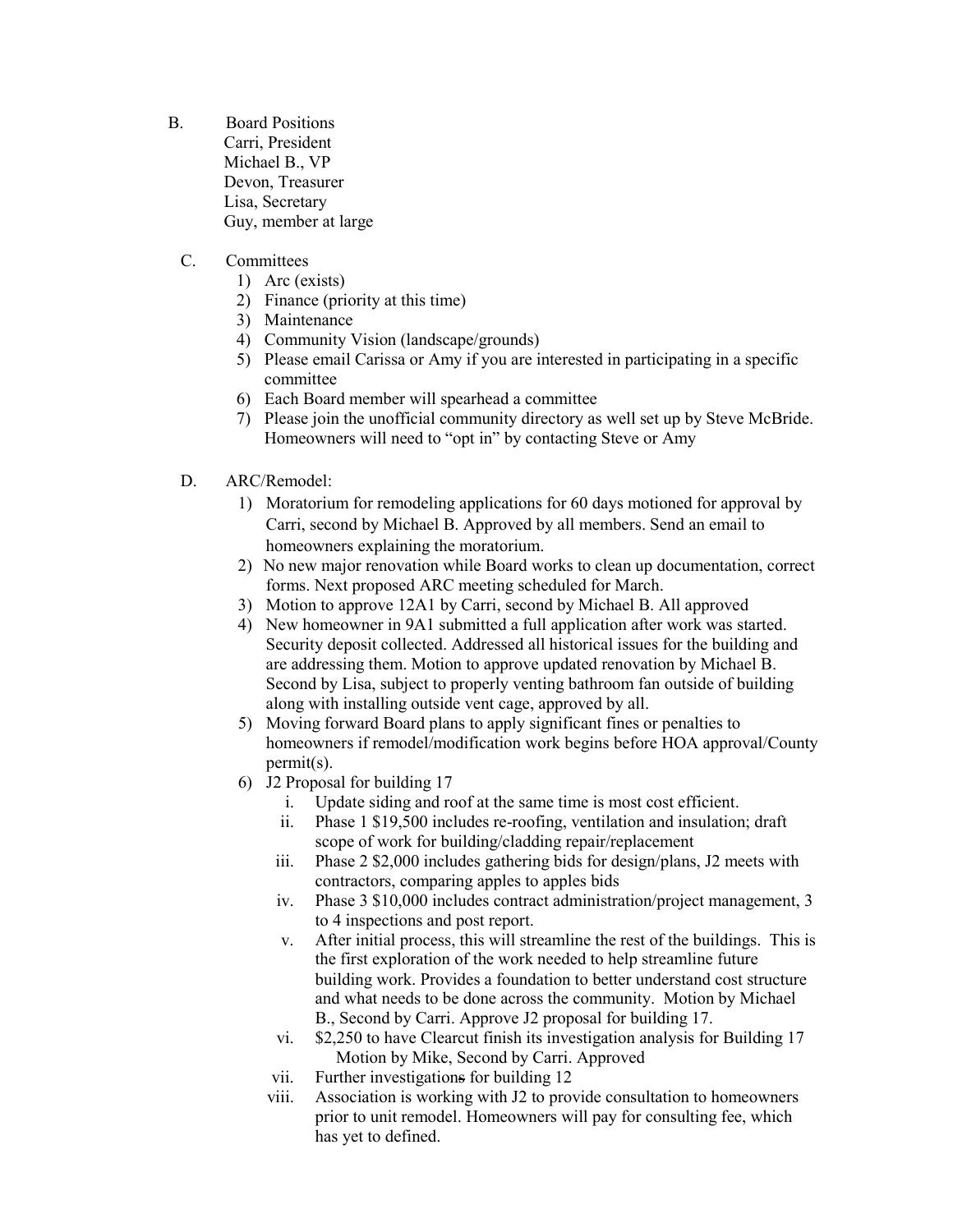- E. Reinvestment Fee:
	- 1) As of the Board meeting, 59.98% responded 58% in favor of reinvestment fee 67% approval of homeowners is needed to approve fee.
	- 2) Send targeted emails to homeowners who have not submitted their vote relating to the reinvestment fee. Include information detailing the benefit of this reinvestment fee to the community, the revenue which could have been collected last year if the fee was in place, and state the collected fee would go into the capital reserves.
	- 3) January  $29<sup>th</sup>$  is the deadline to cast a ballot on the Reinvestment Fee.
- F. Legal Items:
	- 1) Association attorney, Andrew Blonquist, Miller/Harrison, submitted and provided clarity of his firm's proposal to amend/rewrite governing documents, declaration and bylaws. Articles of incorporation were recently completed. Included in the proposal: 6 hours working with the Board and ASHM, meeting(s) with homeowners answering questions/providing facts and provide ballot. If more time is needed it is then at an hourly rate. Duration is expected to last 1-2 months.
	- 2) When legal counsel is needed it is getting very costly. Andrew mentioned a rewrite will help clarify for homeowners what their obligations are and what authority the Board has to conduct business. Cleaner/Newer documents would lessen the time legal would need to spend on supporting their opinions, which will cut legal costs. If terms are defined, whole process is simpler, Association wouldn't need to get legal opinion. Consistency between documents is important and if there are no conflicting terms, Board can be confident with decision making.
		- i. Motion to update governing documents by Carri, second by Lisa. Approved by all
	- 3) Special Assessment:
		- i. Andrew stated within the Association's current Declaration there is no requirement for owner votes for a Special Assessment as long as the Special Assessment is not for capital improvement. This is supported in Article 19, Section A and B, in which a Special Assessment can be implemented by the Board for budget deficits, emergency repairs, legal expenses, and consultants (like J2). This legal opinion was submitted to the Board in September 2020. Andrew further explained that there is a provision in the Association's Declaration, Article 18, which states when assessing owners for a capital improvement, 50% approval of owners is needed for a one-time expense that exceeds \$10,000.
		- ii. The Board has a fiduciary responsibility/duty to the community and needs to have funds necessary to take care of property.
		- iii. Motion to remove previous special assessment that was tabled at the Annual Meeting by Carri, second by Mike. All approved.
	- 4) 2021 Budget:
		- i. Board approve the operating side of the budget
		- ii. ASHM will make a couple of changes and get the capital budget and adjusted special assessment back out to the board with a list of updated capital projects and consulting fees.
		- iii. Wait until January board meeting to discuss special assessment figure in an open meeting. Approve budget by the Board through email.